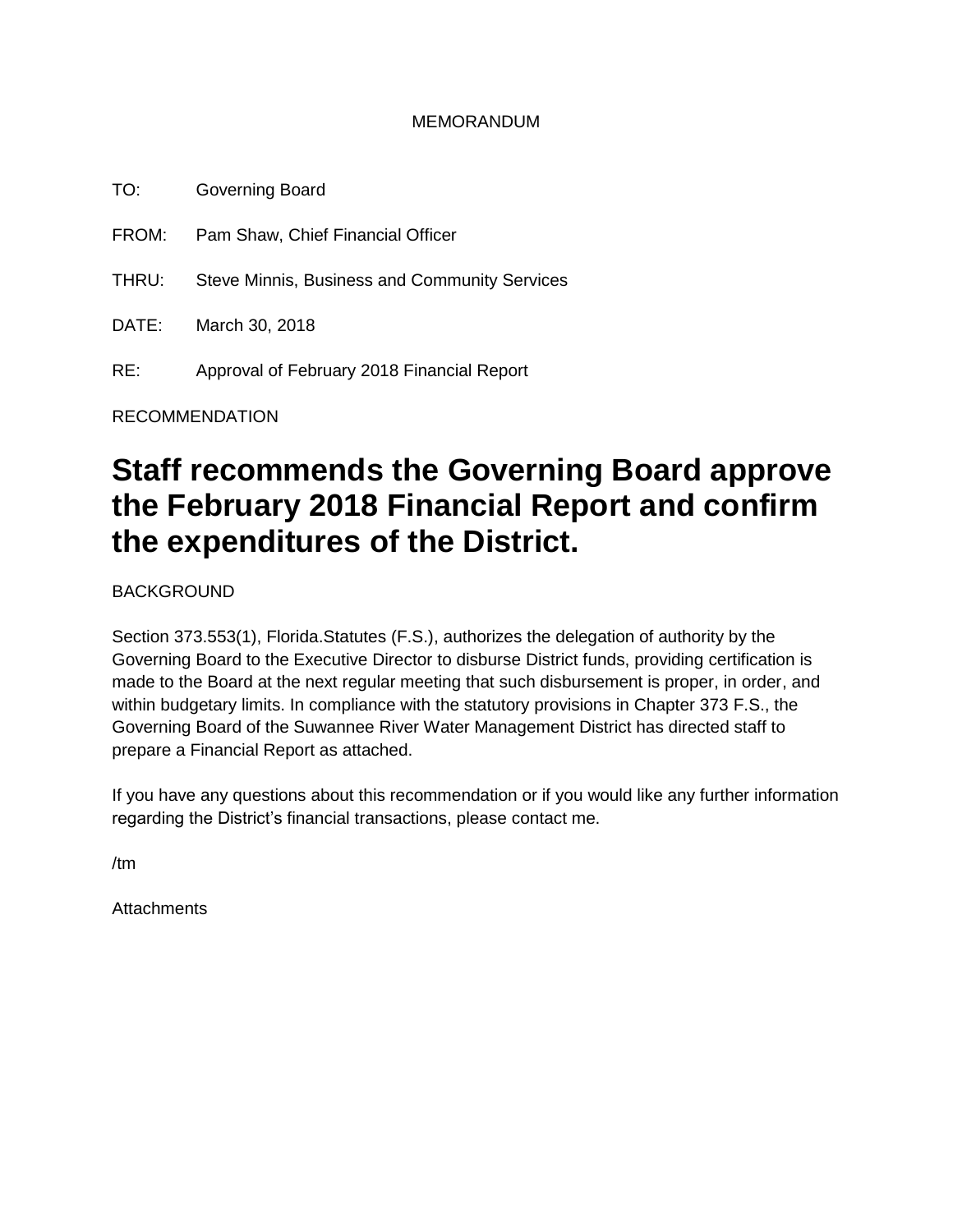#### **Suwannee River Water Management District Cash Report February 2018**

| <b>Financial Institution/Account</b>  | <b>Monthly</b><br><b>Interest</b> | <b>Interest</b><br>Rate % | <b>Closing</b><br><b>Balance</b> |
|---------------------------------------|-----------------------------------|---------------------------|----------------------------------|
| <b>First Federal Permit Fee</b>       | \$0.00                            |                           | \$11,004.20                      |
| <b>First Federal Accounts Payable</b> | \$0.00                            |                           | \$35,000.00                      |
| <b>First Federal Depository</b>       | \$169.82                          | 0.02%                     | \$803,178.67                     |
| <b>SPIA</b>                           | \$60,735.45                       | 1.85%                     | \$44,066,345.45                  |
| TOTAL                                 | \$60,905.27                       |                           | \$44,915,528.32                  |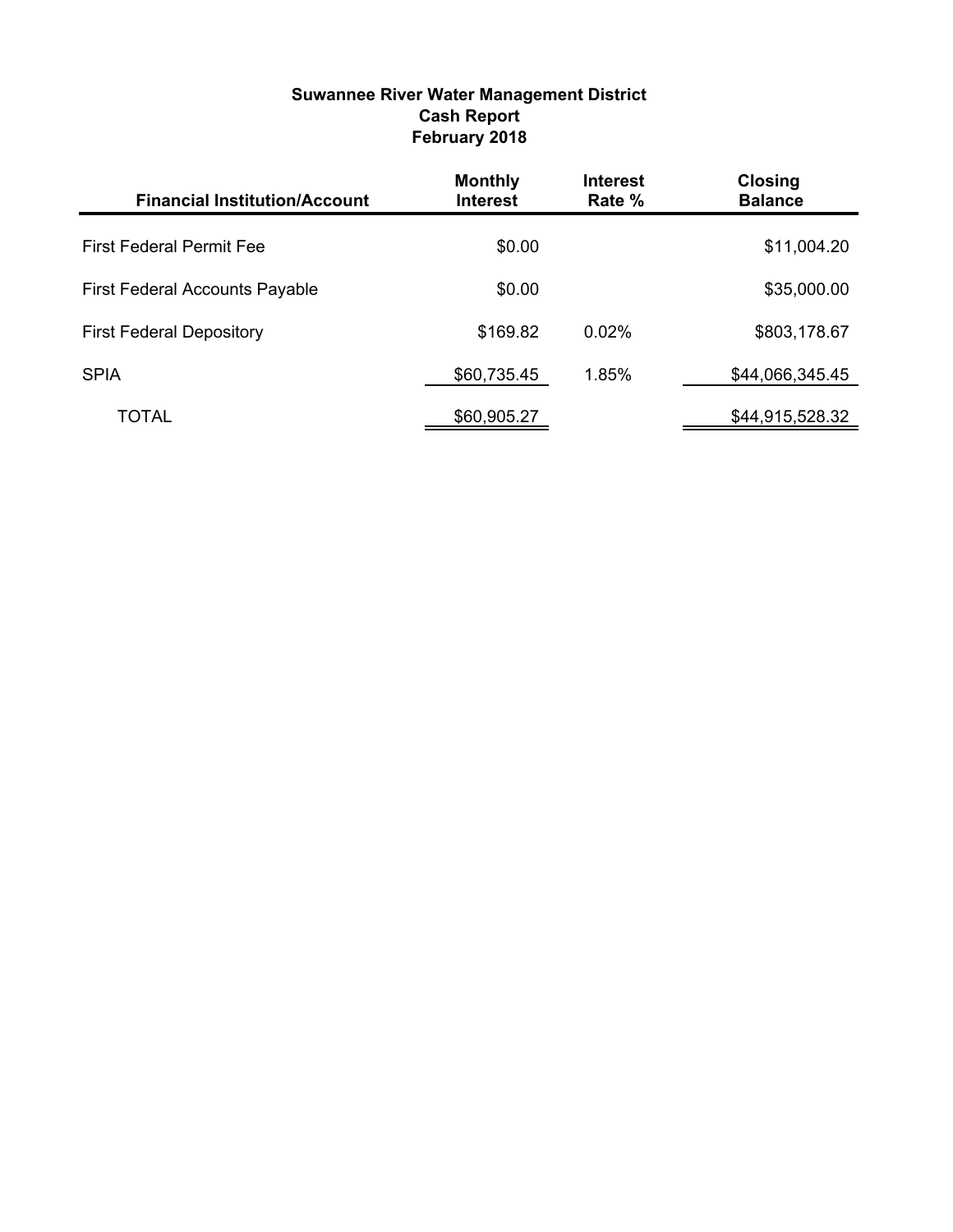#### **Suwannee River Water Management District Statement of Sources and Uses of Funds For the Month ending February 28, 2018 (Unaudited)**

|                            | <b>Current</b><br><b>Budget</b> |     | <b>Actuals</b><br><b>Through</b><br>2/28/2018 |     | Variance<br>(Under)/Over<br><b>Budget</b> | <b>Actuals As A</b><br>% of Budget |
|----------------------------|---------------------------------|-----|-----------------------------------------------|-----|-------------------------------------------|------------------------------------|
| <b>Sources</b>             |                                 |     |                                               |     |                                           |                                    |
| Ad Valorem Property Taxes  | \$<br>5.591.837                 | \$. | 4,771,095 \$                                  |     | (820, 742)                                | 85.3%                              |
| Intergovernmental Revenues | \$<br>59,873,387                | S   | 8,786,737                                     | \$. | (51,086,650)                              | 14.7%                              |
| Interest on Invested Funds | \$<br>140.000                   | \$. | 294.729 \$                                    |     | 154.729                                   | 210.5%                             |
| License and Permit Fees    | \$<br>135,000                   | S   | 88,118 \$                                     |     | (46, 882)                                 | 65.3%                              |
| Other                      | \$<br>1,226,100                 | S   | 464,375 \$                                    |     | (761, 725)                                | 37.9%                              |
| <b>Fund Balance</b>        | \$<br>15,891,753                | S   | ۰                                             | S   | (15,891,753)                              | $0.0\%$                            |
| <b>Total Sources</b>       | \$<br>82,858,077                |     | 14,405,054                                    | S   | (68, 453, 023)                            | 17.4%                              |

|                                              | <b>Current</b> |      |                     |      |                     |     | Available     |           |                         |
|----------------------------------------------|----------------|------|---------------------|------|---------------------|-----|---------------|-----------|-------------------------|
|                                              | <b>Budget</b>  |      | <b>Expenditures</b> |      | <b>Encumbrances</b> |     | <b>Budget</b> | %Expended | %Obligated <sup>2</sup> |
| <b>Uses</b>                                  |                |      |                     |      |                     |     |               |           |                         |
| Water Resources Planning and Monitoring      | $9.322.743$ \$ |      | 1.404.770           | - \$ | 2.008.178           |     | 5.909.795     | 15%       | 37%                     |
| Acquisition, Restoration and Public Works    | 65.326.091     | - \$ | 4,833,910           | - \$ | 24.443.788          | -S  | 36,048,393    | 7%        | 45%                     |
| Operation and Maintenance of Lands and Works | $5.140.309$ \$ |      | 928,670             | - \$ | 1.345.397           | \$. | 2,866,242     | 18%       | 44%                     |
| Regulation                                   | 1.392.916 \$   |      | 516.400 \$          |      | $9,250$ \$          |     | 867.266       | 37%       | 38%                     |
| Outreach                                     | 225.475 \$     |      | 45.461              | - S  | $\sim$              | S   | 180.014       | 20%       | 20%                     |
| Management and Administration                | 1.450.543 \$   |      | 671,878             |      | 69,255              |     | 709.410       | 46%       | 51%                     |
| <b>Total Uses</b>                            | 82.858.077     |      | 8.401.089           |      | 27,875,868          |     | 46,581,120    | 10%       | 44%                     |

 $1$  Encumbrances represent unexpended balances of open purchase orders and contracts.

 $^2$  Represents the sum of expenditures and encumbrances as a percentage of the available budget.

This financial statement is prepared as of February 28, 2018 and covers the interim period since the most recent audited financial statements.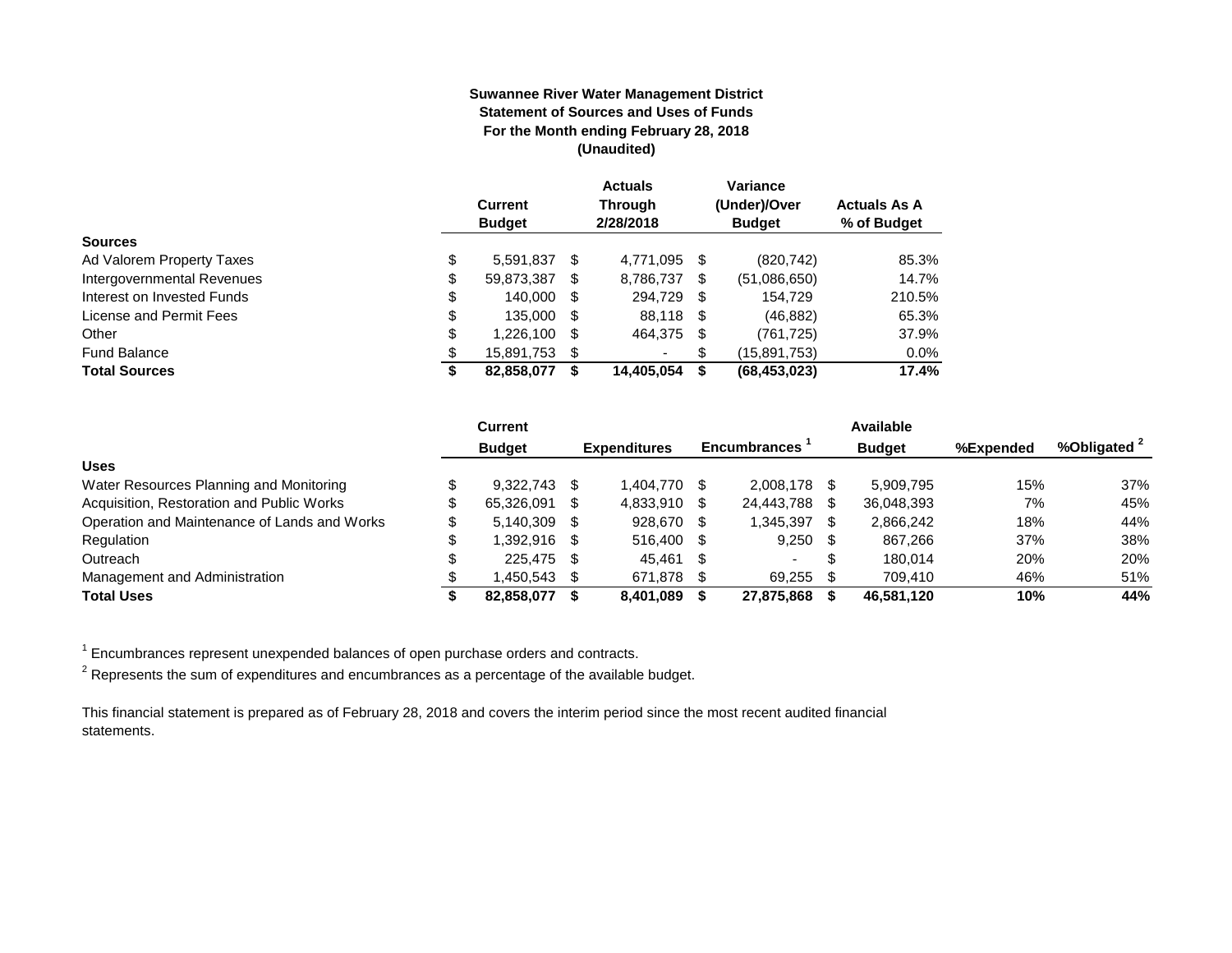|                                                  | $Y-T-D$       |                 | <b>ANNUAL</b> |
|--------------------------------------------------|---------------|-----------------|---------------|
| Recap of All Funds                               | <b>ACTUAL</b> | ENCUM.          | <b>BUDGET</b> |
| <b>REVENUES</b>                                  |               |                 |               |
| <b>TOTAL REVENUES</b>                            | 14,405,053.53 | 0.00            | 82,858,077.00 |
| <b>EXPENDITURES</b>                              |               |                 |               |
| <b>TOTAL SALARIES AND BENEFITS</b>               | 2,208,501.01  | 0.00            | 6,047,222.00  |
| <b>TOTAL CONTRACTUAL SERVICES</b>                | 1,860,203.09  | 8,815,891.35    | 33,963,839.00 |
| <b>TOTAL OPERATING EXPENSES</b>                  | 332,284.27    | 74,087.12       | 1,370,119.00  |
| <b>TOTAL CAPITAL OUTLAY</b>                      | 2,117.60      | 149,910.28      | 308,044.00    |
| <b>TOTAL FIXED CAPITAL OUTLAY</b>                | 3,172,684.33  | 0.00            | 6,885,918.00  |
| <b>TOTAL INTERAGENCY EXPENSES</b>                | 825,297.35    | 18,835,979.16   | 34,282,935.00 |
| <b>TOTAL EXPENDITURES</b>                        | 8,401,087.65  | 27,875,867.91   | 82,858,077.00 |
| <b>EXCESS REVENUES OVER (UNDER) EXPENDITURES</b> | 6,003,965.88  | (27,875,867.91) | 0.00          |
|                                                  | <u>Y-T-D</u>  |                 | <b>ANNUAL</b> |
| Fund 01: General Fund                            | <b>ACTUAL</b> | ENCUM.          | <b>BUDGET</b> |
| <b>REVENUES</b>                                  |               |                 |               |
| <b>TOTAL REVENUES</b>                            | 8,751,049.48  | 0.00            | 9,492,276.00  |
| <b>EXPENDITURES</b>                              |               |                 |               |
| <b>TOTAL SALARIES AND BENEFITS</b>               | 1,922,639.54  | 0.00            | 5,236,014.00  |
| <b>TOTAL CONTRACTUAL SERVICES</b>                | 287,241.65    | 608,741.93      | 2,210,609.00  |
| <b>TOTAL OPERATING EXPENSES</b>                  | 173,718.41    | 39,364.43       | 840,463.00    |
| <b>TOTAL CAPITAL OUTLAY</b>                      | 1,402.60      | 24,419.94       | 156,290.00    |
| <b>TOTAL FIXED CAPITAL OUTLAY</b>                | 0.00          | 0.00            | 0.00          |
| <b>TOTAL INTERAGENCY EXPENSES</b>                | 200,812.84    | 563,376.72      | 1,048,900.00  |
| <b>TOTAL EXPENDITURES</b>                        | 2,585,815.04  | 1,235,903.02    | 9,492,276.00  |
| <b>EXCESS REVENUES OVER (UNDER) EXPENDITURES</b> | 6,165,234.44  | (1,235,903.02)  | 0.00          |
|                                                  |               |                 |               |
|                                                  | Y-T-D         |                 | <b>ANNUAL</b> |
| Fund 05: Middle Suwannee                         | <b>ACTUAL</b> | ENCUM.          | <b>BUDGET</b> |
| <b>REVENUES</b>                                  |               |                 |               |
| <b>TOTAL REVENUES</b>                            | 1,364.40      | 0.00            | 589,083.00    |
| <b>EXPENDITURES</b>                              |               |                 |               |
| <b>TOTAL SALARIES AND BENEFITS</b>               | 0.00          | 0.00            | 0.00          |
| <b>TOTAL CONTRACTUAL SERVICES</b>                | 1,364.40      | 131,188.90      | 589,083.00    |
| <b>TOTAL OPERATING EXPENSES</b>                  | 0.00          | 0.00            | 0.00          |
| <b>TOTAL CAPITAL OUTLAY</b>                      | 0.00          | 0.00            | 0.00          |
| <b>TOTAL FIXED CAPITAL OUTLAY</b>                | 0.00          | 0.00            | 0.00          |
| <b>TOTAL INTERAGENCY EXPENSES</b>                | 0.00          | 0.00            | 0.00          |
| <b>TOTAL EXPENDITURES</b>                        | 1,364.40      | 131,188.90      | 589,083.00    |
| <b>EXCESS REVENUES OVER (UNDER) EXPENDITURES</b> | 0.00          | (131, 188.90)   | 0.00          |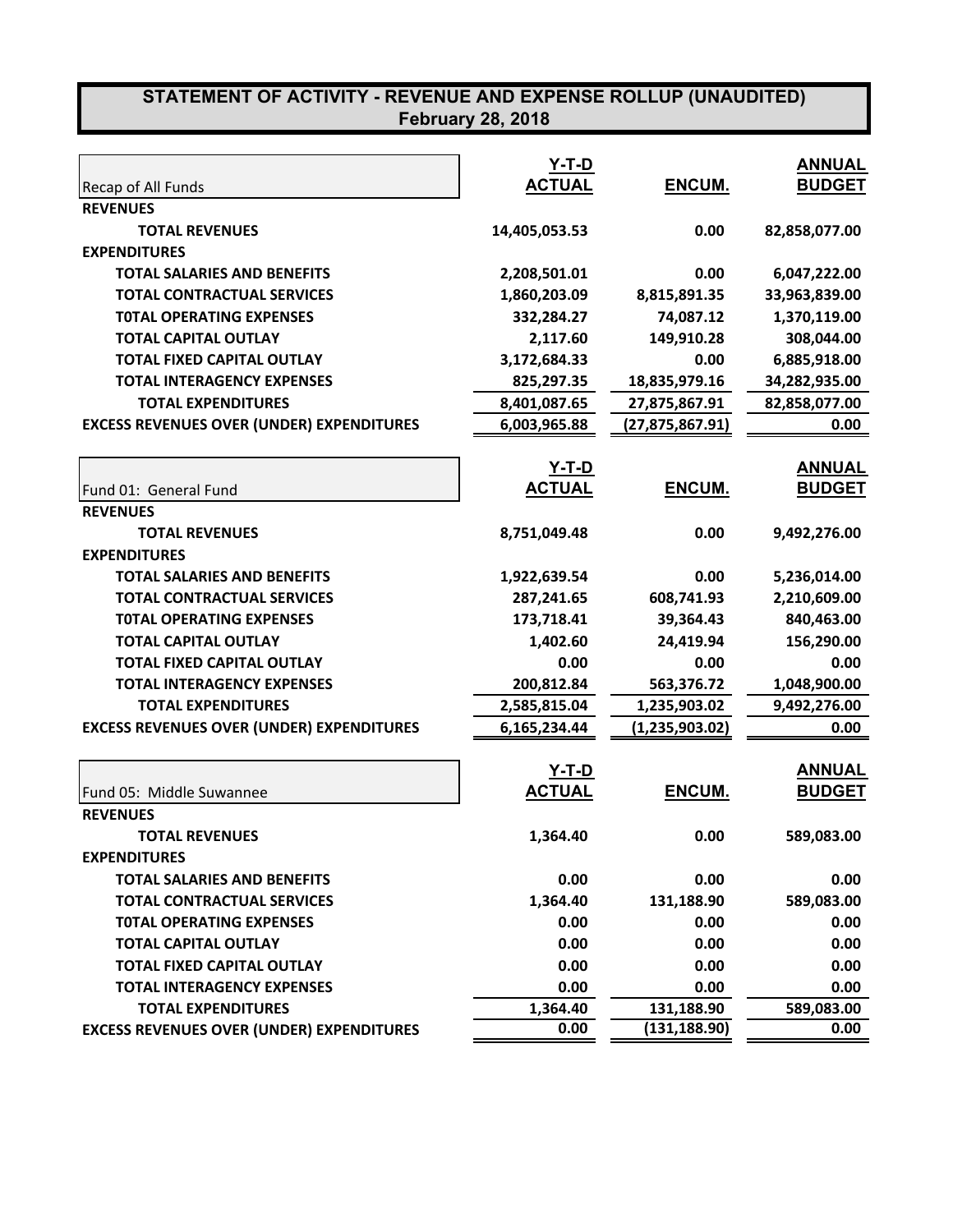|                                                  | Y-T-D         |                   | <b>ANNUAL</b> |
|--------------------------------------------------|---------------|-------------------|---------------|
| Fund 06: Springs Appropriation                   | <b>ACTUAL</b> | <b>ENCUM.</b>     | <b>BUDGET</b> |
| <b>REVENUES</b>                                  |               |                   |               |
| <b>TOTAL REVENUES</b>                            | 2,817,149.88  | 0.00              | 47,232,235.00 |
| <b>EXPENDITURES</b>                              |               |                   |               |
| <b>TOTAL SALARIES AND BENEFITS</b>               | 61.07         | 0.00              | 0.00          |
| <b>TOTAL CONTRACTUAL SERVICES</b>                | 377,656.52    | 4,184,485.89      | 15,494,577.00 |
| <b>TOTAL OPERATING EXPENSES</b>                  | 0.00          | 0.00              | 0.00          |
| <b>TOTAL CAPITAL OUTLAY</b>                      | 0.00          | 0.00              | 0.00          |
| <b>TOTAL FIXED CAPITAL OUTLAY</b>                | 2,908,378.58  | 0.00              | 5,902,968.00  |
| <b>TOTAL INTERAGENCY EXPENSES</b>                | 121,836.75    | 14,583,823.25     | 25,834,690.00 |
| <b>TOTAL EXPENDITURES</b>                        | 3,407,932.92  | 18,768,309.14     | 47,232,235.00 |
| <b>EXCESS REVENUES OVER (UNDER) EXPENDITURES</b> | (590,783.04)  | (18, 768, 309.14) | 0.00          |

*\*Expenditures to be covered by DEP Reimbursement Grant; reimbursement requested*

|                                                  | Y-T-D         |               | <b>ANNUAL</b> |
|--------------------------------------------------|---------------|---------------|---------------|
| Fund 07: Local Revenue                           | <b>ACTUAL</b> | <b>ENCUM.</b> | <b>BUDGET</b> |
| <b>REVENUES</b>                                  |               |               |               |
| <b>TOTAL REVENUES</b>                            | 105,600.00    | 0.00          | 105,600.00    |
| <b>EXPENDITURES</b>                              |               |               |               |
| <b>TOTAL SALARIES AND BENEFITS</b>               | 0.00          | 0.00          | 0.00          |
| <b>TOTAL CONTRACTUAL SERVICES</b>                | 0.00          | 0.00          | 0.00          |
| <b>TOTAL OPERATING EXPENSES</b>                  | 0.00          | 0.00          | 0.00          |
| <b>TOTAL CAPITAL OUTLAY</b>                      | 0.00          | 0.00          | 0.00          |
| <b>TOTAL FIXED CAPITAL OUTLAY</b>                | 0.00          | 0.00          | 0.00          |
| <b>TOTAL INTERAGENCY EXPENSES</b>                | 105,600.00    | 0.00          | 105,600.00    |
| <b>TOTAL EXPENDITURES</b>                        | 105,600.00    | 0.00          | 105,600.00    |
| <b>EXCESS REVENUES OVER (UNDER) EXPENDITURES</b> | 0.00          | 0.00          | 0.00          |
|                                                  | Y-T-D         |               | <b>ANNUAL</b> |
| Fund 08: WMLTF / Springs                         | <b>ACTUAL</b> | ENCUM.        | <b>BUDGET</b> |
| <b>REVENUES</b>                                  |               |               |               |
| <b>TOTAL REVENUES</b>                            | 8,732.40      | 0.00          | 425,000.00    |
| <b>EXPENDITURES</b>                              |               |               |               |
| <b>TOTAL SALARIES AND BENEFITS</b>               | 6,000.98      | 0.00          | 0.00          |
| <b>TOTAL CONTRACTUAL SERVICES</b>                | 0.00          | 0.00          | 275,000.00    |
| <b>TOTAL OPERATING EXPENSES</b>                  | 0.00          | 0.00          | 0.00          |
| <b>TOTAL CAPITAL OUTLAY</b>                      | 0.00          | 0.00          | 0.00          |
| <b>TOTAL FIXED CAPITAL OUTLAY</b>                | 0.00          | 0.00          | 0.00          |
| <b>TOTAL INTERAGENCY EXPENSES</b>                | 1,327.50      | 194,675.68    | 150,000.00    |
| <b>TOTAL EXPENDITURES</b>                        | 7,328.48      | 194,675.68    | 425,000.00    |
| <b>EXCESS REVENUES OVER (UNDER) EXPENDITURES</b> | 1,403.92      | (194, 675.68) | 0.00          |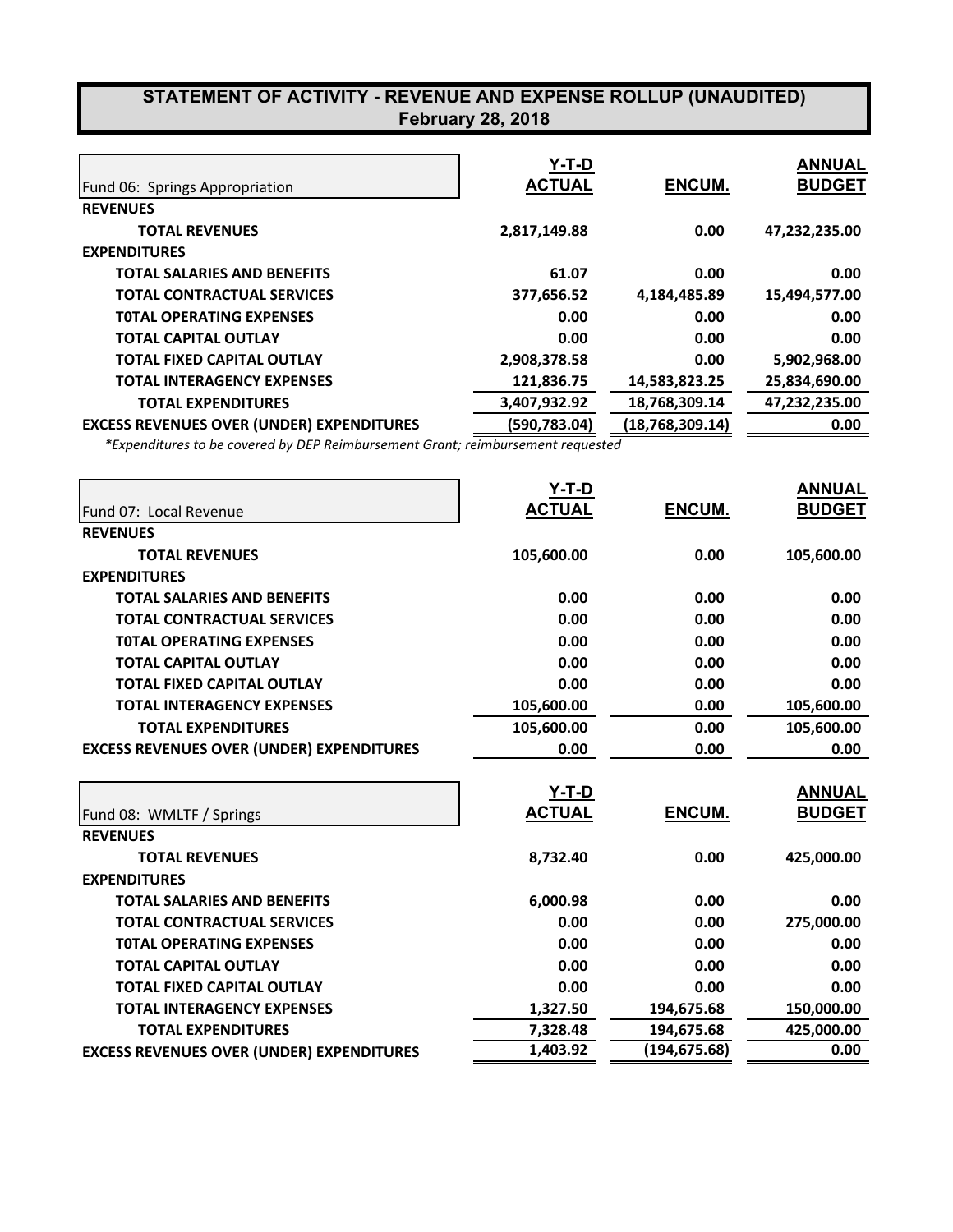|                                                  | $Y-T-D$       |              | <b>ANNUAL</b> |
|--------------------------------------------------|---------------|--------------|---------------|
| Fund 09: Monitor Well Improvements               | <b>ACTUAL</b> | ENCUM.       | <b>BUDGET</b> |
| <b>REVENUES</b>                                  |               |              |               |
| <b>TOTAL REVENUES</b>                            | 0.00          | 0.00         | 530,000.00    |
| <b>EXPENDITURES</b>                              |               |              |               |
| <b>TOTAL SALARIES AND BENEFITS</b>               | 0.00          | 0.00         | 0.00          |
| <b>TOTAL CONTRACTUAL SERVICES</b>                | 137,059.44    | 267,436.08   | 500,000.00    |
| <b>TOTAL OPERATING EXPENSES</b>                  | 0.00          | 0.00         | 30,000.00     |
| <b>TOTAL CAPITAL OUTLAY</b>                      | 0.00          | 0.00         | 0.00          |
| <b>TOTAL FIXED CAPITAL OUTLAY</b>                | 0.00          | 0.00         | 0.00          |
| <b>TOTAL INTERAGENCY EXPENSES</b>                | 0.00          | 0.00         | 0.00          |
| <b>TOTAL EXPENDITURES</b>                        | 137,059.44    | 267,436.08   | 530,000.00    |
| <b>EXCESS REVENUES OVER (UNDER) EXPENDITURES</b> | (137, 059.44) | (267,436.08) | 0.00          |
| *Excess to be covered by Committed Fund Balance  |               |              |               |
|                                                  | <u>Y-T-D</u>  |              | <b>ANNUAL</b> |
| Fund 10: Florida Forever & P-2000                | <b>ACTUAL</b> | ENCUM.       | <b>BUDGET</b> |
| <b>REVENUES</b>                                  |               |              |               |
| <b>TOTAL REVENUES</b>                            | 21,754.43     | 0.00         | 1,847,500.00  |
| <b>EXPENDITURES</b>                              |               |              |               |
| <b>TOTAL SALARIES AND BENEFITS</b>               | 0.00          | 0.00         | 0.00          |
| <b>TOTAL CONTRACTUAL SERVICES</b>                | 5,149.00      | 2,400.00     | 1,845,000.00  |
| <b>TOTAL OPERATING EXPENSES</b>                  | 0.00          | 0.00         | 2,500.00      |
| <b>TOTAL CAPITAL OUTLAY</b>                      | 0.00          | 0.00         | 0.00          |
| <b>TOTAL FIXED CAPITAL OUTLAY</b>                | 0.00          | 0.00         | 0.00          |
| <b>TOTAL INTERAGENCY EXPENSES</b>                | 0.00          | 0.00         | 0.00          |
| <b>TOTAL EXPENDITURES</b>                        | 5,149.00      | 2,400.00     | 1,847,500.00  |
| <b>EXCESS REVENUES OVER (UNDER) EXPENDITURES</b> | 16,605.43     | (2,400.00)   | 0.00          |
|                                                  | Y-T-D         |              | <b>ANNUAL</b> |
|                                                  | <b>ACTUAL</b> | ENCUM.       | <b>BUDGET</b> |
| Fund 12: DOT ETDM                                |               |              |               |
| <b>REVENUES</b>                                  | 269.43        |              |               |
| <b>TOTAL REVENUES</b>                            |               | 0.00         | 10,000.00     |
| <b>EXPENDITURES</b>                              |               |              |               |
| <b>TOTAL SALARIES AND BENEFITS</b>               | 355.31        | 0.00         | 10,000.00     |
| <b>TOTAL CONTRACTUAL SERVICES</b>                | 0.00          | 0.00         | 0.00          |
| <b>TOTAL OPERATING EXPENSES</b>                  | 0.00          | 0.00         | 0.00          |
| <b>TOTAL CAPITAL OUTLAY</b>                      | 0.00          | 0.00         | 0.00          |
| <b>TOTAL FIXED CAPITAL OUTLAY</b>                | 0.00          | 0.00         | 0.00          |
| <b>TOTAL INTERAGENCY EXPENSES</b>                | 0.00          | 0.00         | 0.00          |
| <b>TOTAL EXPENDITURES</b>                        | 355.31        | 0.00         | 10,000.00     |
| <b>EXCESS REVENUES OVER (UNDER) EXPENDITURES</b> | (85.88)       | 0.00         | 0.00          |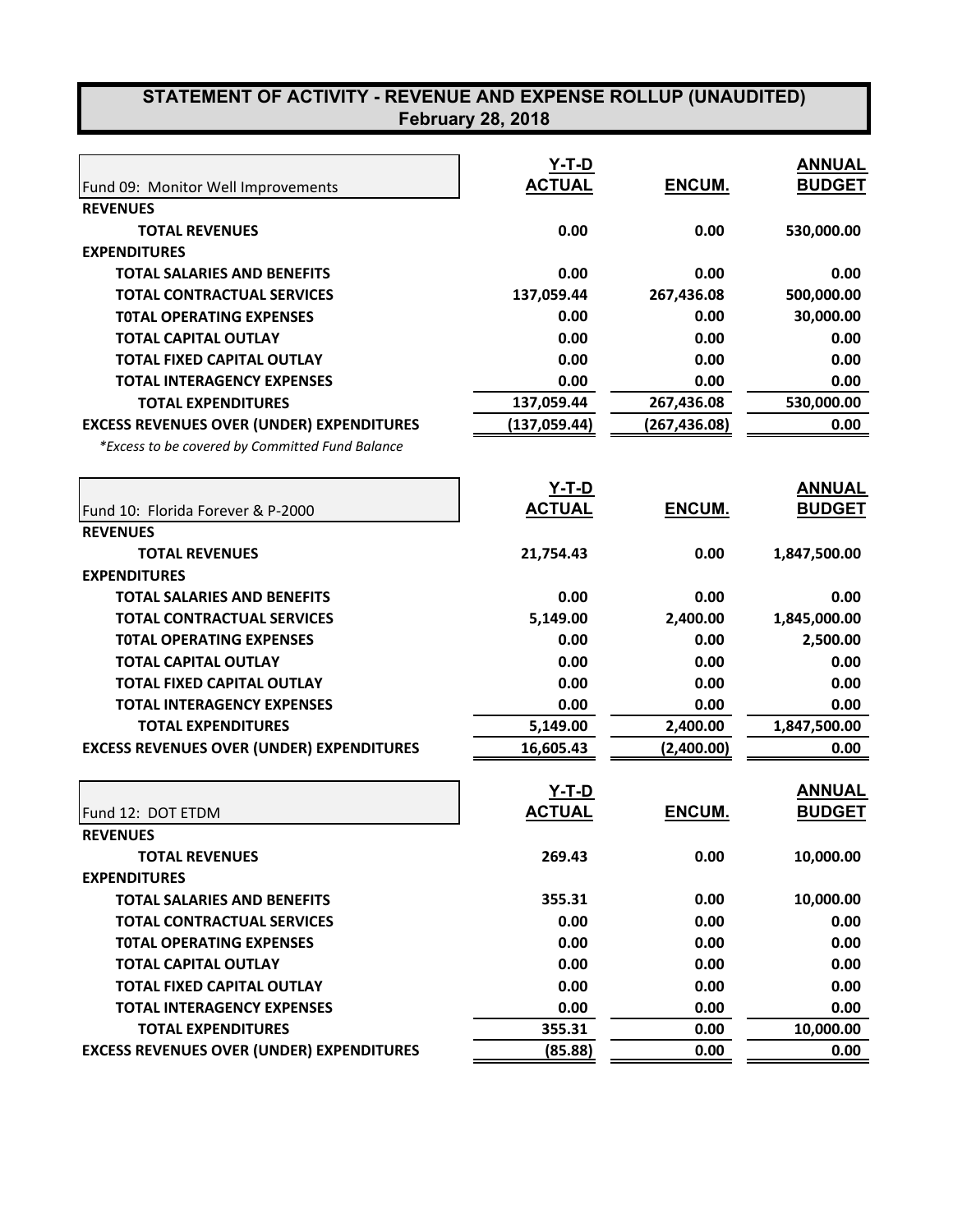|                                                  | $Y-T-D$       |                | <b>ANNUAL</b> |
|--------------------------------------------------|---------------|----------------|---------------|
| Fund 13: Land Management/Operations              | <b>ACTUAL</b> | ENCUM.         | <b>BUDGET</b> |
| <b>REVENUES</b>                                  |               |                |               |
| <b>TOTAL REVENUES</b>                            | 2,419,491.82  | 0.00           | 5,010,309.00  |
| <b>EXPENDITURES</b>                              |               |                |               |
| <b>TOTAL SALARIES AND BENEFITS</b>               | 273,708.97    | 0.00           | 801,208.00    |
| <b>TOTAL CONTRACTUAL SERVICES</b>                | 492,177.67    | 1,139,840.76   | 2,625,691.00  |
| <b>TOTAL OPERATING EXPENSES</b>                  | 158,352.11    | 34,722.69      | 493,656.00    |
| <b>TOTAL CAPITAL OUTLAY</b>                      | 715.00        | 125,490.34     | 151,754.00    |
| <b>TOTAL FIXED CAPITAL OUTLAY</b>                | 264,305.75    | 0.00           | 275,000.00    |
| <b>TOTAL INTERAGENCY EXPENSES</b>                | 450.00        | 40,986.40      | 663,000.00    |
| <b>TOTAL EXPENDITURES</b>                        | 1,189,709.50  | 1,341,040.19   | 5,010,309.00  |
| <b>EXCESS REVENUES OVER (UNDER) EXPENDITURES</b> | 1,229,782.32  | (1,341,040.19) | 0.00          |
|                                                  | $Y-T-D$       |                | <b>ANNUAL</b> |
| Fund 19: DOT Mitigation                          | <b>ACTUAL</b> | ENCUM.         | <b>BUDGET</b> |
| <b>REVENUES</b>                                  |               |                |               |
| <b>TOTAL REVENUES</b>                            | 135,366.54    | 0.00           | 1,150,000.00  |
| <b>EXPENDITURES</b>                              |               |                |               |
| <b>TOTAL SALARIES AND BENEFITS</b>               | 0.00          | 0.00           | 0.00          |
| <b>TOTAL CONTRACTUAL SERVICES</b>                | 127,464.42    | 873,175.60     | 1,150,000.00  |
| <b>TOTAL OPERATING EXPENSES</b>                  | 0.00          | 0.00           | 0.00          |
| <b>TOTAL CAPITAL OUTLAY</b>                      | 0.00          | 0.00           | 0.00          |
| <b>TOTAL FIXED CAPITAL OUTLAY</b>                | 0.00          | 0.00           | 0.00          |
| <b>TOTAL INTERAGENCY EXPENSES</b>                | 0.00          | 0.00           | 0.00          |
| <b>TOTAL EXPENDITURES</b>                        | 127,464.42    | 873,175.60     | 1,150,000.00  |
| <b>EXCESS REVENUES OVER (UNDER) EXPENDITURES</b> | 7,902.12      | (873, 175.60)  | 0.00          |
|                                                  |               |                |               |
|                                                  | $Y-T-D$       |                | <b>ANNUAL</b> |
| Fund 29: SRP                                     | <b>ACTUAL</b> | ENCUM.         | <b>BUDGET</b> |
| <b>REVENUES</b>                                  |               |                |               |
| <b>TOTAL REVENUES</b>                            | 37,110.60     | 0.00           | 120,500.00    |
| <b>EXPENDITURES</b>                              |               |                |               |
| <b>TOTAL SALARIES AND BENEFITS</b>               | 0.00          | 0.00           | 0.00          |
| <b>TOTAL CONTRACTUAL SERVICES</b>                | 0.00          | 0.00           | 0.00          |
| <b>TOTAL OPERATING EXPENSES</b>                  | 213.75        | 0.00           | 3,500.00      |
| <b>TOTAL CAPITAL OUTLAY</b>                      | 0.00          | 0.00           | 0.00          |
| <b>TOTAL FIXED CAPITAL OUTLAY</b>                | 0.00          | 0.00           | 0.00          |
| <b>TOTAL INTERAGENCY EXPENSES</b>                | 29,250.00     | 87,750.00      | 117,000.00    |
| <b>TOTAL EXPENDITURES</b>                        | 29,463.75     | 87,750.00      | 120,500.00    |
| <b>EXCESS REVENUES OVER (UNDER) EXPENDITURES</b> | 7,646.85      | (87, 750.00)   | 0.00          |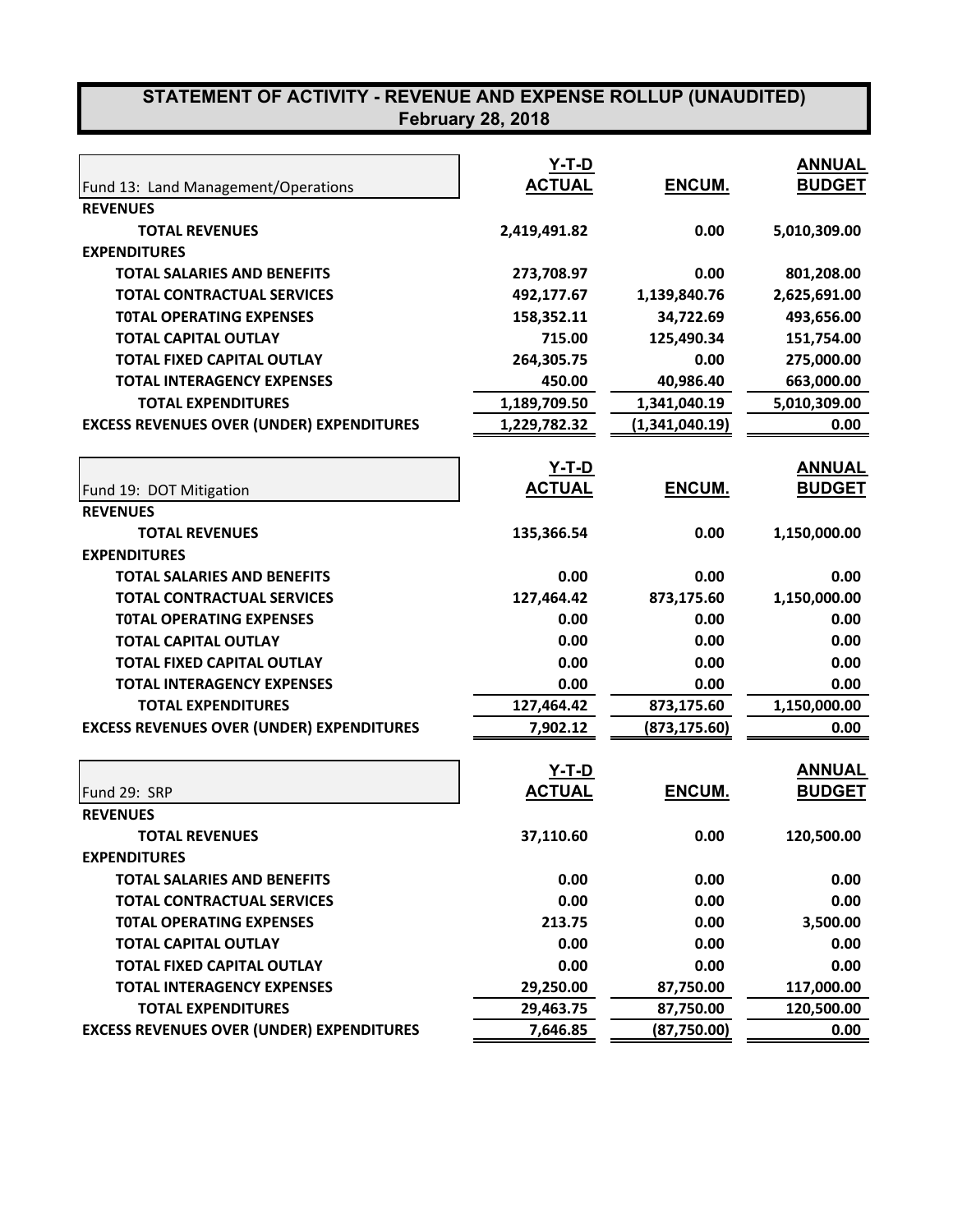| Fund 30: Camp Blanding Buffer Lands              | Y-T-D<br><b>ACTUAL</b> | ENCUM.        | <b>ANNUAL</b><br><b>BUDGET</b> |
|--------------------------------------------------|------------------------|---------------|--------------------------------|
| <b>REVENUES</b>                                  |                        |               |                                |
| <b>TOTAL REVENUES</b>                            | 4,858.51               | 0.00          | 707,950.00                     |
| <b>EXPENDITURES</b>                              |                        |               |                                |
| <b>TOTAL SALARIES AND BENEFITS</b>               | 0.00                   | 0.00          | 0.00                           |
| <b>TOTAL CONTRACTUAL SERVICES</b>                | 0.00                   | 0.00          | 0.00                           |
| <b>TOTAL OPERATING EXPENSES</b>                  | 0.00                   | 0.00          | 0.00                           |
| <b>TOTAL CAPITAL OUTLAY</b>                      | 0.00                   | 0.00          | 0.00                           |
| <b>TOTAL FIXED CAPITAL OUTLAY</b>                | 0.00                   | 0.00          | 707,950.00                     |
| <b>TOTAL INTERAGENCY EXPENSES</b>                | 0.00                   | 0.00          | 0.00                           |
| <b>TOTAL EXPENDITURES</b>                        | 0.00                   | 0.00          | 707,950.00                     |
| <b>EXCESS REVENUES OVER (UNDER) EXPENDITURES</b> | 4,858.51               | 0.00          | 0.00                           |
|                                                  |                        |               |                                |
|                                                  | <u>Y-T-D</u>           |               | <b>ANNUAL</b>                  |
| Fund 33: PCS Mitigation                          | <b>ACTUAL</b>          | ENCUM.        | <b>BUDGET</b>                  |
| <b>REVENUES</b>                                  |                        |               |                                |
| <b>TOTAL REVENUES</b>                            | 764.17                 | 0.00          | 0.00                           |
| <b>EXPENDITURES</b>                              |                        |               |                                |
| <b>TOTAL SALARIES AND BENEFITS</b>               | 0.00                   | 0.00          | 0.00                           |
| <b>TOTAL CONTRACTUAL SERVICES</b>                | 0.00                   | 0.00          | 0.00                           |
| <b>TOTAL OPERATING EXPENSES</b>                  | 0.00                   | 0.00          | 0.00                           |
| <b>TOTAL CAPITAL OUTLAY</b>                      | 0.00                   | 0.00          | 0.00                           |
| TOTAL FIXED CAPITAL OUTLAY                       | 0.00                   | 0.00          | 0.00                           |
| <b>TOTAL INTERAGENCY EXPENSES</b>                | 0.00                   | 0.00          | 0.00                           |
| <b>TOTAL EXPENDITURES</b>                        | 0.00                   | 0.00          | 0.00                           |
| <b>EXCESS REVENUES OVER (UNDER) EXPENDITURES</b> | 764.17                 | 0.00          | 0.00                           |
|                                                  |                        |               |                                |
|                                                  | <u>Y-T-D</u>           |               | <b>ANNUAL</b>                  |
| Fund 51: District Ag Cost Share                  | <b>ACTUAL</b>          | ENCUM.        | <b>BUDGET</b>                  |
| <b>REVENUES</b>                                  |                        |               |                                |
| <b>TOTAL REVENUES</b>                            | 0.00                   | 0.00          | 5,388,579.00                   |
| <b>EXPENDITURES</b>                              |                        |               |                                |
| <b>TOTAL SALARIES AND BENEFITS</b>               | 0.00                   | 0.00          | 0.00                           |
| <b>TOTAL CONTRACTUAL SERVICES</b>                | 295,353.50             | 679,355.58    | 5,360,579.00                   |
| <b>TOTAL OPERATING EXPENSES</b>                  | 0.00                   | 0.00          | 0.00                           |
| <b>TOTAL CAPITAL OUTLAY</b>                      | 0.00                   | 0.00          | 0.00                           |
| <b>TOTAL FIXED CAPITAL OUTLAY</b>                | 0.00                   | 0.00          | 0.00                           |
| <b>TOTAL INTERAGENCY EXPENSES</b>                | 0.00                   | 0.00          | 28,000.00                      |
| <b>TOTAL EXPENDITURES</b>                        | 295,353.50             | 679,355.58    | 5,388,579.00                   |
| <b>EXCESS REVENUES OVER (UNDER) EXPENDITURES</b> | (295, 353.50)          | (679, 355.58) | 0.00                           |

 *\*Excess to be covered by Committed Fund Balance*